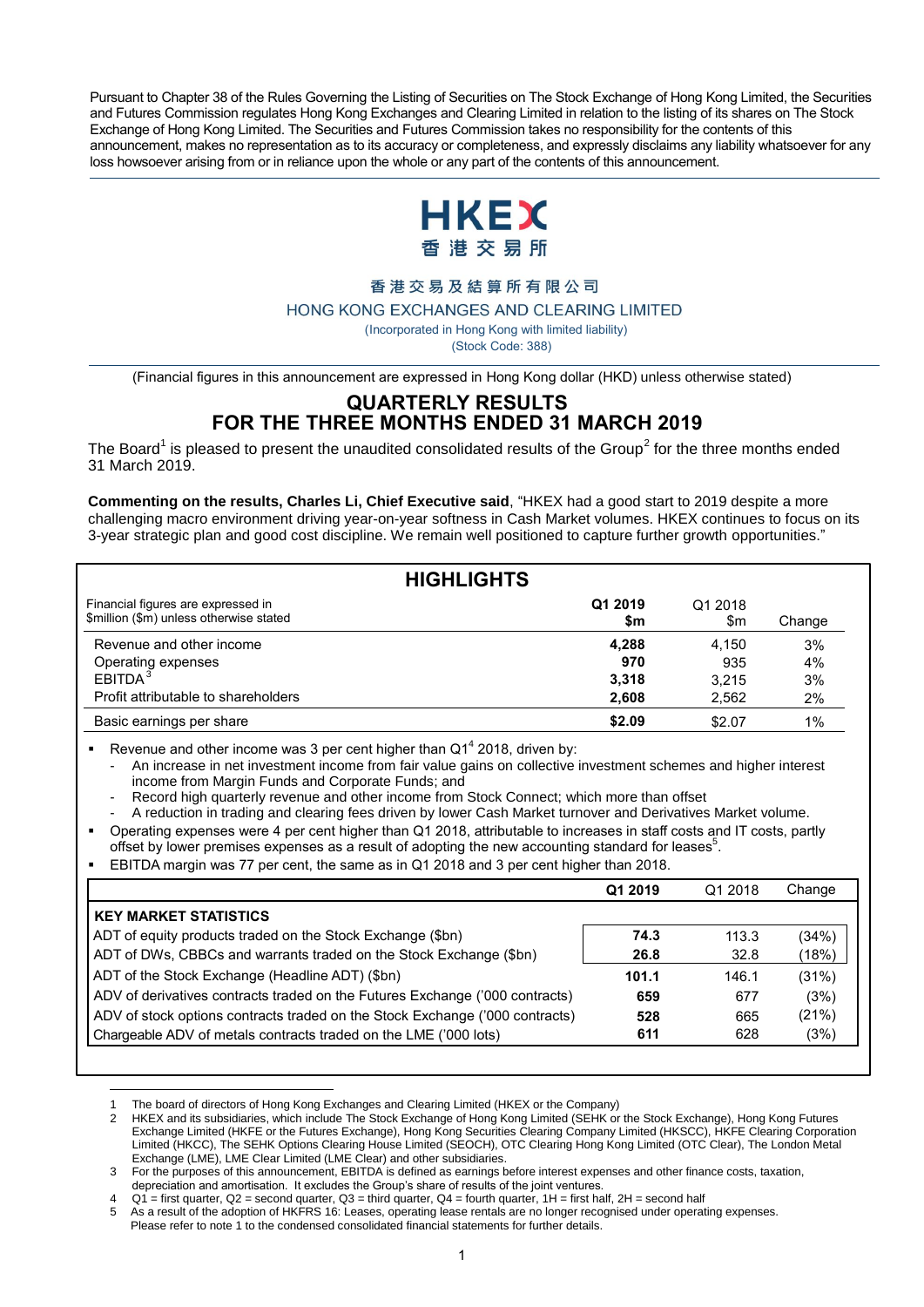## **BUSINESS REVIEW**



*Figure 1 – Market activity and Group's revenue and other income 6*

Global market sentiment improved in Q1 2019, driven in part by the adoption of a series of measures by the PRC Government to boost the economy and the positive news on the trade negotiation between China and the US. Headline ADT<sup>7</sup> rose to \$101.1 billion, 18 per cent above Q4 2018 but 31 per cent below Q1 2018. With the proposed further inclusion of China A shares in MSCI, FTSE Russell and S&P Dow Jones indexes, ADT of Northbound Trading of Stock Connect reached record quarterly high in Q1 2019, being 67 per cent higher than the previous record achieved in Q4 2018.

Despite the drop in Cash Market headline ADT and modest declines in trading volume in the Derivatives and Commodities Markets against Q1 2018, revenue and other income reached record quarterly high. The reduction in trading and clearing fees was more than offset by an increase in net investment income from fair value gains on collective investment schemes and higher net interest income from the Corporate Funds and Margin Funds.

Operating expenses increased by 4 per cent against Q1 2018, but were 17 per cent lower than Q4 2018. Compared with Q1 2018, the increase was attributable to increased headcount and annual payroll adjustments, and higher maintenance expenses for new information technology (IT) systems and upgraded networks, partly offset by lower premises expenses as a result of adopting the new accounting standard for leases<sup>5</sup>. The Group continues to maintain a prudent approach to cost management while pursuing initiatives under the Group's Strategic Plan 2019-2021.

 $\overline{a}$ 6 Includes net investment income and sundry income

<sup>7</sup> ADT of equity products, DWs, CBBCs and warrants traded on the Stock Exchange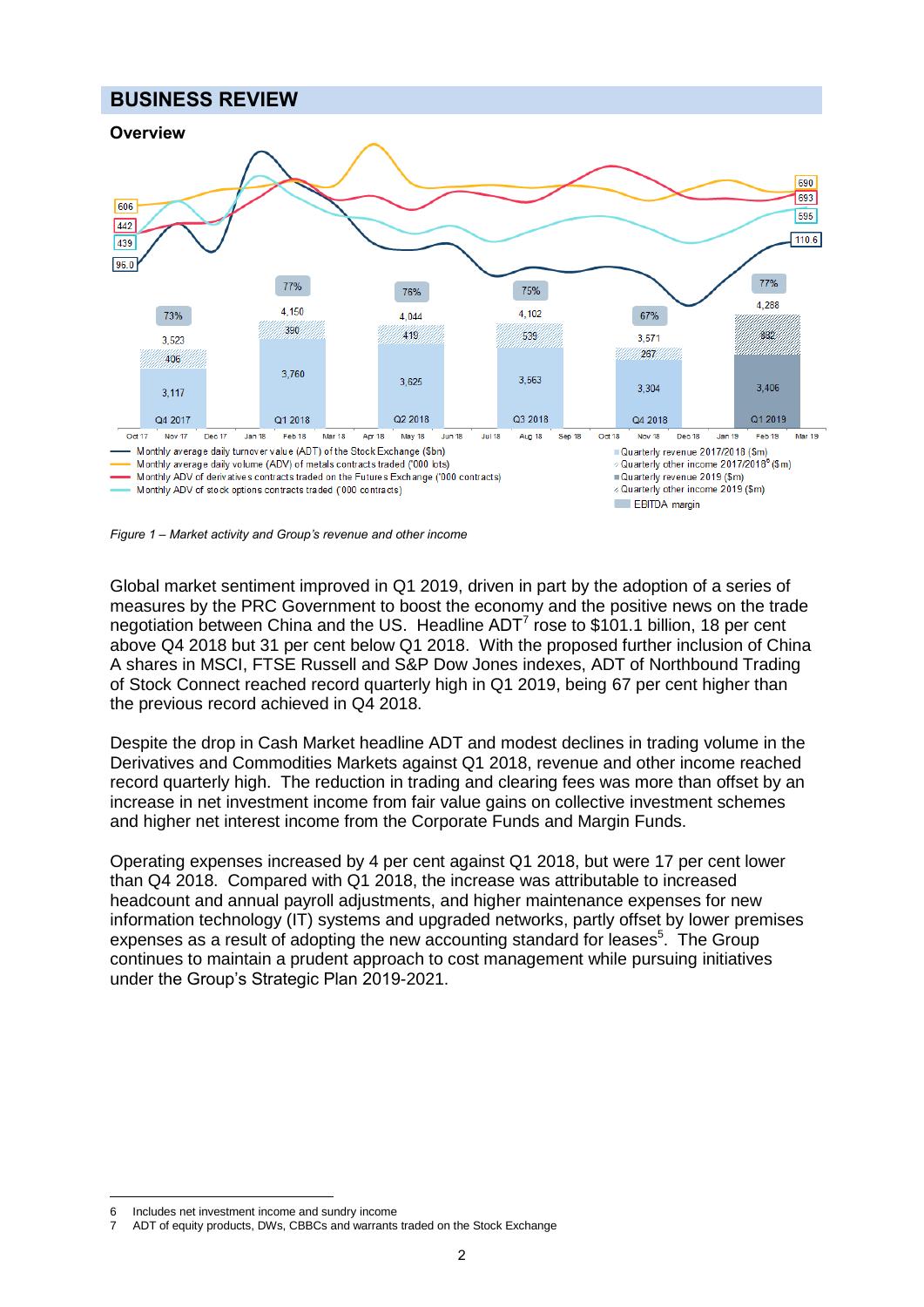## **Business Update and Analysis of Results by Operating Segment**

|                                  | Q1 2019                                      |                      | Q1 2018                               |                      |  |  |
|----------------------------------|----------------------------------------------|----------------------|---------------------------------------|----------------------|--|--|
|                                  | <b>Revenue</b><br>and other<br>income<br>\$m | <b>EBITDA</b><br>\$m | Revenue<br>and other<br>income<br>\$m | <b>EBITDA</b><br>\$m |  |  |
| Results by segment:              |                                              |                      |                                       |                      |  |  |
| Cash                             | 915                                          | 767                  | 1,130                                 | 999                  |  |  |
| Equity and Financial Derivatives | 862                                          | 710                  | 943                                   | 802                  |  |  |
| Commodities                      | 349                                          | 189                  | 344                                   | 174                  |  |  |
| Post-Trade                       | 1,475                                        | 1,267                | 1,487                                 | 1,293                |  |  |
| Technology                       | 171                                          | 121                  | 146                                   | 110                  |  |  |
| Corporate Items                  | 516                                          | 264                  | 100                                   | (163)                |  |  |
|                                  | 4,288                                        | 3,318                | 4,150                                 | 3,215                |  |  |

To optimise resources to successfully deliver the initiatives set out in the Group's Strategic Plan 2019-2021, the Group's operating segments have been reorganised. As a result, the "Clearing segment" has been renamed as the "Post-Trade segment" with effect from 8 April 2019, and the "Platform and Infrastructure segment" has been renamed as the "Technology segment".

## **Cash Segment**

## **Analysis of Results**

Trading fees decreased by 30 per cent compared with Q1 2018, less than the 34 per cent drop in equity products ADT. This was primarily due to record high fees from Northbound Stock Connect Trading. Trading tariffs dropped by 12 per cent, in line with the decrease in the number of trades of equity products.

Stock Exchange listing fees rose by \$11 million, attributable to a \$4 million increase in annual listing fees from a higher number of listed companies and a \$7 million increase in initial listing fees due to more forfeitures.

Operating expenses rose by 13 per cent due to additional headcount for strategic projects and annual payroll adjustments, partly offset by lower premises expenses (\$10 million) as a result of adopting the new accounting standard for leases $5$ .



1 Excludes DWs, CBBCs and warrants (which are included under the Equity and Financial Derivatives segment)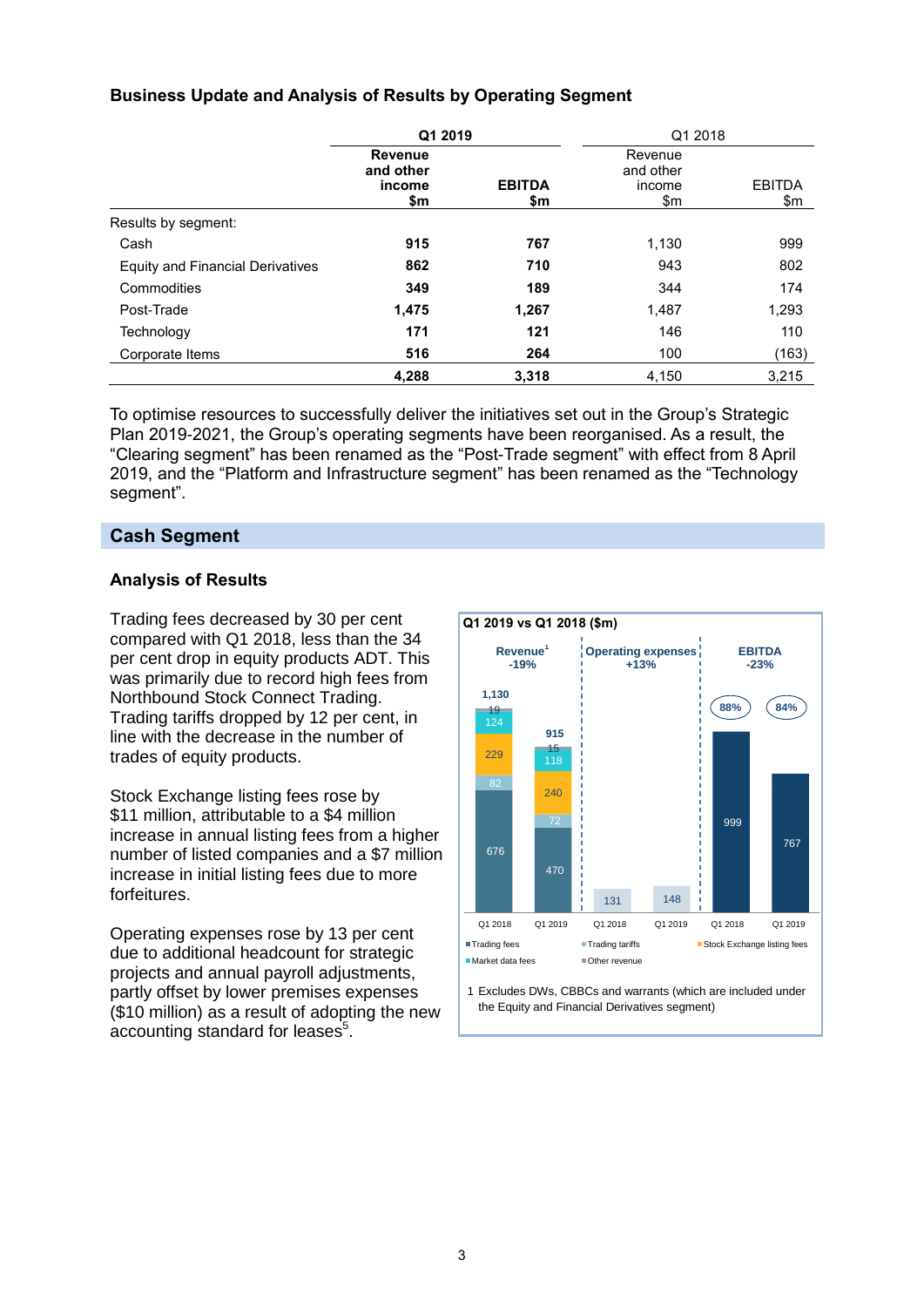### **Business Update**

The Hong Kong Cash Market benefitted from improved sentiment during Q1 2019 as compared to Q4 2018, with headline ADT rising by 18 per cent to \$101.1 billion. The increase in trading activities outperformed most global and Asia-Pacific exchanges. However, headline ADT dropped by 31 per cent compared to Q1 2018 which recorded very high headline ADT.

Stock Connect generated record quarterly high revenue and other income of \$232 million in Q1 2019 (Q1 2018: \$172 million), of which \$168 million (Q1 2018: \$116 million) arose from trading and clearing activities. In particular, Northbound Trading turnover reached record quarterly high, with a number of daily record highs set in February and March, reaching a new record turnover of RMB75.0 billion on 4 March.

Following the successful implementation of the initial 5 per cent inclusion of China A shares in MSCI Indexes, MSCI Inc. (MSCI) announced on 28 February 2019 that it will further increase the weighting of China A shares (including ChiNext shares) in MSCI Indexes using a three-step inclusion process in May, August and November 2019. According to MSCI, on completion of this three-step implementation, China A shares will represent 3.3 per cent in the pro forma index, up from the current 0.72 per

| <b>Key Market Indicators</b>                                                                                                                                                                                                                                                                                                      |                                              |       |  |  |
|-----------------------------------------------------------------------------------------------------------------------------------------------------------------------------------------------------------------------------------------------------------------------------------------------------------------------------------|----------------------------------------------|-------|--|--|
|                                                                                                                                                                                                                                                                                                                                   | Q1                                           |       |  |  |
|                                                                                                                                                                                                                                                                                                                                   | 2019                                         | 2018  |  |  |
| ADT of equity products traded on<br>the Stock Exchange <sup>1,2</sup> (\$bn)                                                                                                                                                                                                                                                      | 74.3                                         | 113.3 |  |  |
| ADT of Northbound Trading -<br>Shanghai-Hong Kong Stock<br>Connect <sup>2</sup> (RMBbn)                                                                                                                                                                                                                                           | $20.7^{4}$                                   | 10.9  |  |  |
| ADT of Northbound Trading -<br>Shenzhen-Hong Kong Stock<br>Connect <sup>2</sup> (RMBbn)                                                                                                                                                                                                                                           | $17.8^{4}$                                   | 8.1   |  |  |
| ADT of Bond Connect (RMBbn)                                                                                                                                                                                                                                                                                                       | 5.9                                          | 2.7   |  |  |
| Average daily number of trades of<br>equity products traded on the<br>Stock Exchange <sup>1,2</sup> ('000)                                                                                                                                                                                                                        | 1,254                                        | 1,402 |  |  |
| Number of newly listed companies                                                                                                                                                                                                                                                                                                  |                                              |       |  |  |
| on the Main Board <sup>3</sup>                                                                                                                                                                                                                                                                                                    | 38                                           | 36    |  |  |
| Number of newly listed                                                                                                                                                                                                                                                                                                            |                                              |       |  |  |
| companies on GEM                                                                                                                                                                                                                                                                                                                  | 5                                            | 33    |  |  |
| Total equity funds raised                                                                                                                                                                                                                                                                                                         |                                              |       |  |  |
| - IPOs (\$bn)                                                                                                                                                                                                                                                                                                                     | 21.2                                         | 24.4  |  |  |
| - Post-IPOs (\$bn)                                                                                                                                                                                                                                                                                                                | 22.2                                         | 96.5  |  |  |
| Number of companies listed on<br>the Main Board at 31 Mar<br>Number of companies listed on                                                                                                                                                                                                                                        | 1,959                                        | 1,827 |  |  |
| GEM at 31 Mar                                                                                                                                                                                                                                                                                                                     | 387                                          | 352   |  |  |
| Number of trading days                                                                                                                                                                                                                                                                                                            | 60                                           | 61    |  |  |
| 1 Excludes DWs, CBBCs and warrants (which are included under<br>the Equity and Financial Derivatives segment) and includes \$7.5<br>billion (Q1 2018: \$13.2 billion) of ADT of Southbound Trading<br>under Shanghai-Hong Kong Stock Connect and \$4.3 billion (Q1<br>2018: \$6.5 billion) under Shenzhen-Hong Kong Stock Connect |                                              |       |  |  |
| 2 Includes buy and sell trades under Stock Connect                                                                                                                                                                                                                                                                                |                                              |       |  |  |
|                                                                                                                                                                                                                                                                                                                                   | 3 Includes 6 transfers from GEM (Q1 2018: 5) |       |  |  |
| 4 New record quarterly high in Q1 2019                                                                                                                                                                                                                                                                                            |                                              |       |  |  |

cent. In addition, FTSE Russell and S&P have announced their plans to include China A shares for the first time in their respective indexes during 2019. These inclusions are expected to further stimulate Northbound Trading.

Bond Connect made significant progress in Q1 2019 with ADT reaching RMB5.9 billion, a 119 per cent increase as compared with Q1 2018, with the market reacting positively to the planned inclusion of Chinese RMB-denominated bonds in the Bloomberg Barclays Global Aggregate Indices from April 2019. As of 31 March 2019, there were 711 approved investors from 25 jurisdictions, up from 503 as of 31 December 2018. In March 2019, the Central Bank of Ireland gave approval for Irish Undertakings for Collective Investments in Transferable Securities and Alternative Investment Funds to invest in the Chinese interbank bond market via Bond Connect.

The Primary Market Information Platform for the Chinese bond market was launched in February 2019, being the first English language portal for the dissemination of Chinese primary bond market information. The new portal provides global Bond Connect users with timely and reliable information on new Chinese bond issuances.

On 2 January 2019, HKEX enhanced the Designated Specialist programme for its Exchange Traded Products (ETPs), which comprise Exchange Traded Funds (ETFs) and Leveraged and Inverse (L&I) Products, to permit global liquidity providers that are not its Securities Market Makers (SMMs) to participate in ETP market making activities. The "experience requirement" as part of the SMM's eligibility for L&I Products has also been removed.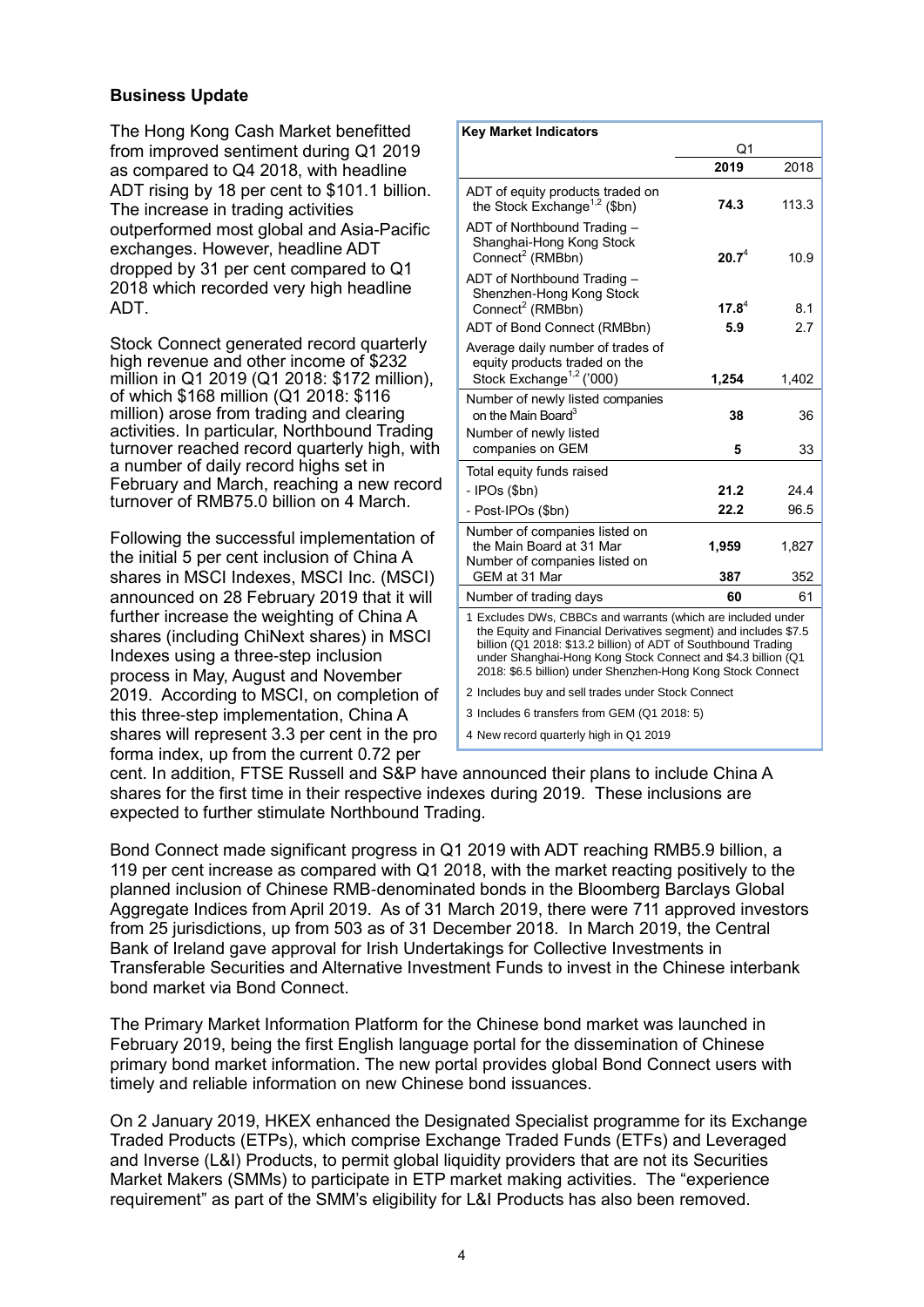During the period, HKEX actively participated in various global events to present listing opportunities to corporates, industry associations and investor communities in the US, Japan and South East Asia. The positive momentum of the New Biotech Chapter under the Main Board Listing Rules (Chapter 18A) continued, with two additional pre-revenue biotech companies listed in Hong Kong in Q1 2019.

On 18 January 2019, the Stock Exchange published the Consultation Conclusions on Review Structure in relation to Listing Committee Decisions and also updated the structure for reviews of Listing Committee decisions. The revised Rules will take effect around mid-2019 (subject to the establishment of the new Listing Review Committee).

On 1 February 2019, the Stock Exchange published the Consultation Conclusions on Proposed Changes to Documentary Requirements relating to Listed Issuers and Other Minor Rule Amendments to simplify and streamline the administrative procedures involved in the submission and collection of documents to enhance procedural efficiency. The Rule amendments came into effect on 1 March 2019.

As at the date of this announcement, the Stock Exchange has published the following guidance materials during 2019:

- A "Review of Issuers' Annual Report Disclosure Report 2018" covering findings and recommendations from a review of issuers' annual reports for financial year that ended between January and December 2017.
- New guidance letters on (i) sanctions risks; (ii) competition between the businesses of a new applicant and its controlling shareholder; (iii) accounting policies and stock-taking procedures performed by the reporting accountants; and (iv) presentation of the non-GAAP financial measures in a listing document, and updated ten guidance letters as part of its continuous effort to streamline guidance materials.
- A new listing decision to provide guidance on why the Stock Exchange rejected certain listing applications in 2018.
- New country quides on "Austria" and "Netherlands" for listing of overseas companies.
- Bi-annual Enforcement Newsletter for the twelve months ended 31 December 2018 summarising news and updates on enforcement activities and highlighting specific areas or conduct that might impact Rule compliance.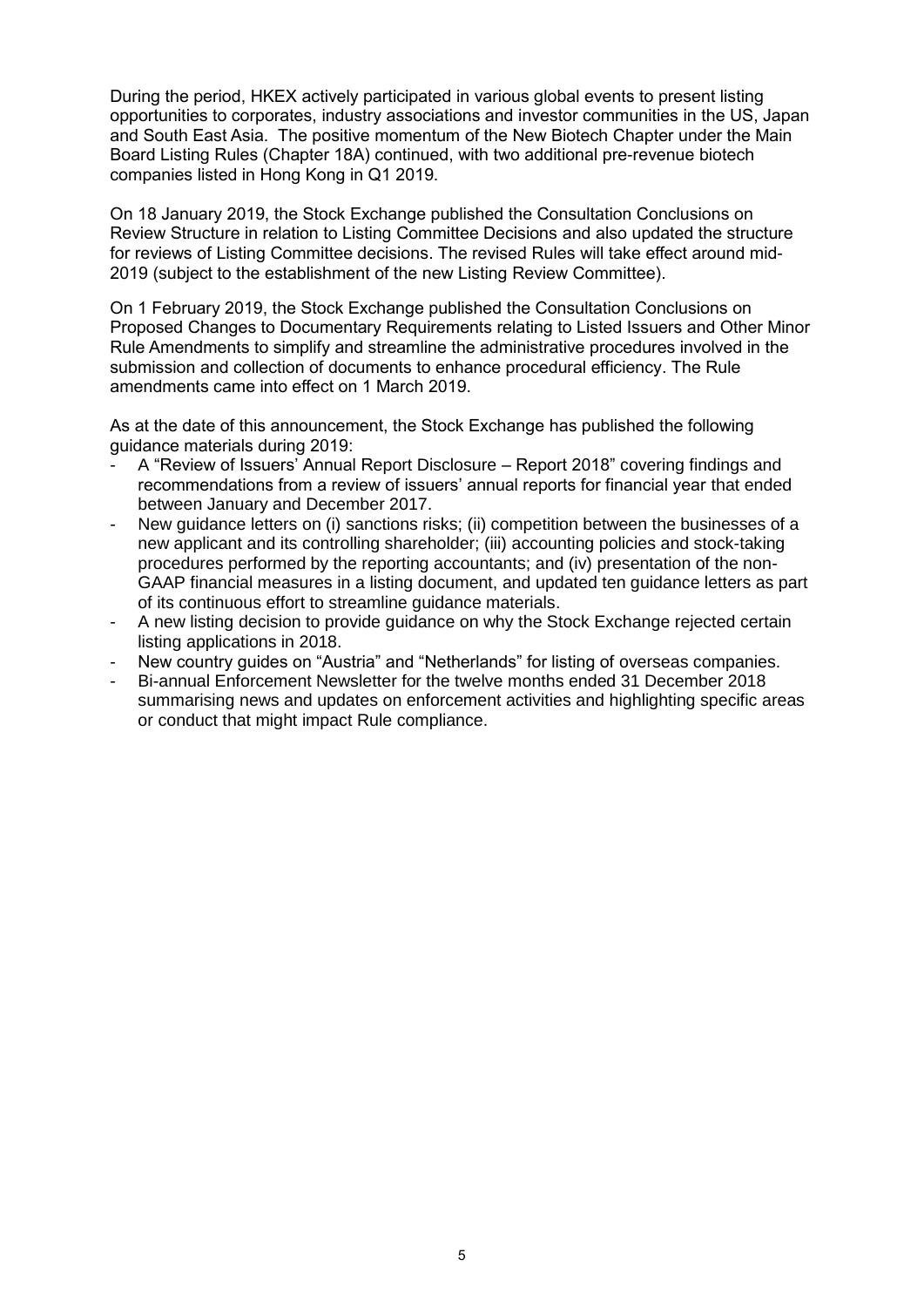## **Equity and Financial Derivatives Segment**

### **Analysis of Results**

ADV of derivatives contracts traded on the Futures Exchange<sup>8</sup> was 3 per cent lower against Q1 2018. As a result, derivatives trading fees of the Futures Exchange decreased marginally.

Trading fees and trading tariffs of derivative warrants (DWs), callable bull/ bear contracts (CBBCs) and warrants dropped by 21 per cent, reflecting the 18 per cent decline in ADT and lower trading fees from new issues of DWs and CBBCs.

Stock Exchange listing fees dropped by 8 per cent, due to a lower number of newly listed DWs and CBBCs in Q1 2019 compared with Q1 2018.

Operating expenses rose by 8 per cent due to additional headcount for strategic projects and annual payroll adjustments, partly offset by lower premises expenses (\$10 million) as a result of adopting the new accounting standard for leases $^5$ .

#### **Business Update**

ADV of derivatives contracts traded on the Futures Exchange<sup>8</sup> dropped by 3 per cent and 13 per cent against Q1 2018 and Q4 2018 respectively due to lower volatility. Notwithstanding this, the following record single day volumes were achieved during Q1 2019:

|                                                                                                     | <b>Single Day Trading Volume</b><br>Number of<br>Date |           |  |
|-----------------------------------------------------------------------------------------------------|-------------------------------------------------------|-----------|--|
|                                                                                                     | (2019)                                                | contracts |  |
| <b>Total Futures and</b><br>Options <sup>1</sup><br>Hang Seng China<br>Enterprises<br>Index (HSCEI) | 25 Feb                                                | 2.247.881 |  |
| <b>Futures</b>                                                                                      | 25 Feb                                                | 477.061   |  |

1 Excludes London Metal Mini Futures, Gold Futures and Iron Ore Futures contracts (which are included under the Commodities segment)

On 11 March 2019, the Futures Exchange signed a licence agreement with MSCI Limited to facilitate the introduction of MSCI China A Index futures contracts, subject to regulatory approval and market conditions.



- Futures contracts (which are included in the Commodities segment)
- 2 Excludes trading fees and trading tariffs allocated to the Post-Trade segment

 **Key Market Indicators** 

| ngy marnet muncators                                                                                                                       |        |        |
|--------------------------------------------------------------------------------------------------------------------------------------------|--------|--------|
|                                                                                                                                            | Q1     |        |
|                                                                                                                                            | 2019   | 2018   |
| ADT of DWs, CBBCs and warrants                                                                                                             |        |        |
| traded on the Stock Exchange                                                                                                               |        |        |
| (5bn)                                                                                                                                      | 26.8   | 32.8   |
| Average daily number of trades of                                                                                                          |        |        |
| DWs. CBBCs and warrants traded                                                                                                             |        |        |
| on the Stock Exchange ('000)                                                                                                               | 391    | 412    |
| ADV of derivatives contracts traded                                                                                                        |        |        |
| on the Futures Exchange <sup>1</sup>                                                                                                       |        |        |
| ('000 contracts)                                                                                                                           | 658    | 675    |
| ADV of stock options contracts                                                                                                             |        |        |
| traded on the Stock Exchange                                                                                                               |        |        |
| ('000 contracts)                                                                                                                           | 528    | 665    |
| Number of newly listed DWs                                                                                                                 | 2,965  | 3,076  |
| Number of newly listed CBBCs                                                                                                               | 6,467  | 7,440  |
| ADV of contracts traded during                                                                                                             |        |        |
| After-Hours Trading (AHT) <sup>1</sup>                                                                                                     |        |        |
| ('000 contracts)                                                                                                                           | 83     | 80     |
| Number of trading days                                                                                                                     | 60     | 61     |
|                                                                                                                                            | At     | At     |
|                                                                                                                                            | 31 Mar | 31 Mar |
|                                                                                                                                            | 2019   | 2018   |
| Open interest of futures and                                                                                                               |        |        |
| options contracts <sup>1</sup>                                                                                                             |        |        |
| ('000 contracts)                                                                                                                           | 12,187 | 13,284 |
| 1 Excludes London Metal Mini Futures, Gold Futures and Iron Ore<br>Futures contracts (which are included under the Commodities<br>segment) |        |        |

 $\overline{a}$ 8 Excludes London Metal Mini Futures, Gold Futures and Iron Ore Futures contracts (which are included in the Commodities segment)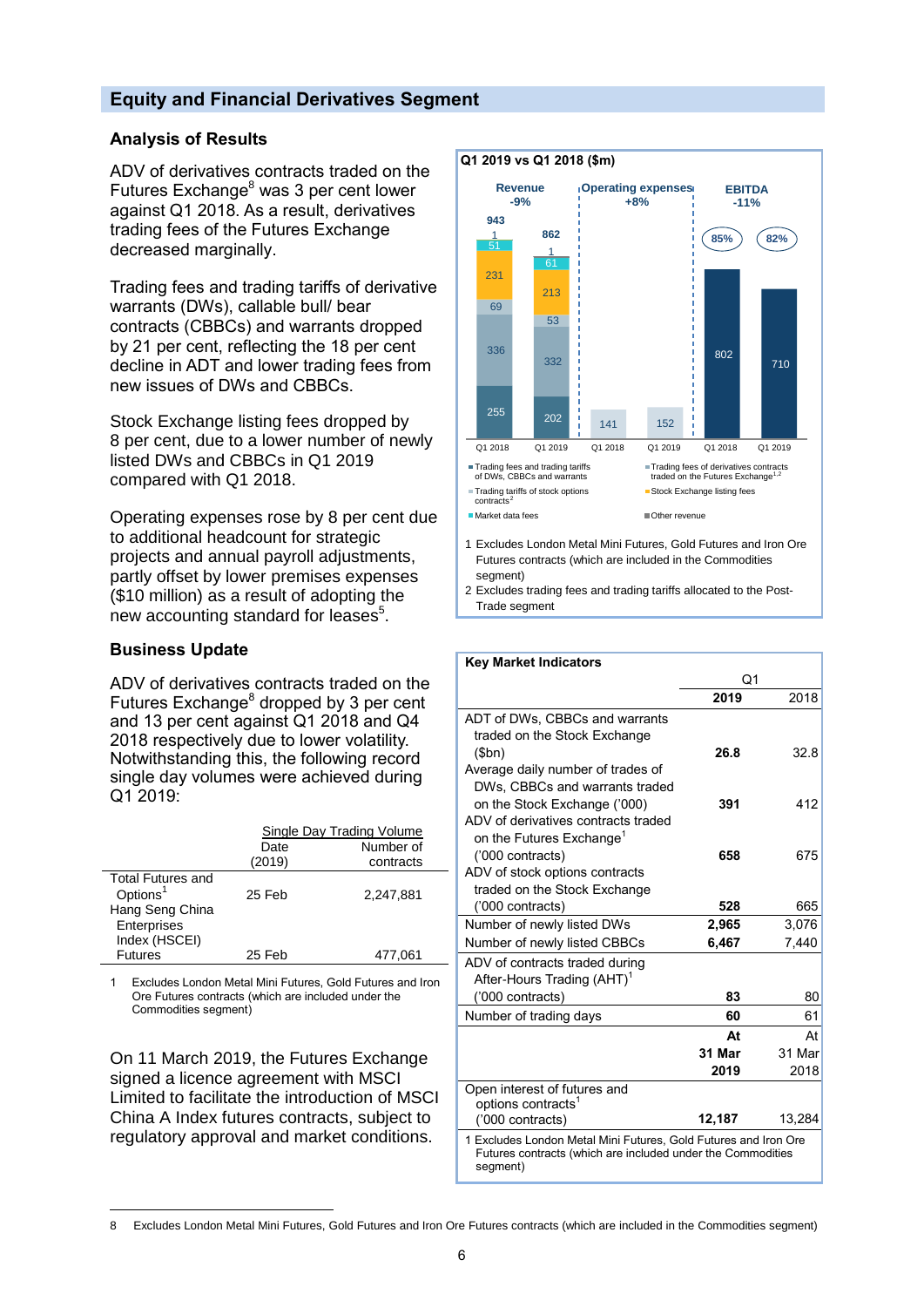HKEX targets to further extend trading hours to 3 a.m. from mid-2019, for 27 products including equity index futures and options, currency futures and commodity futures. This follows the successful rollout and positive market feedback from the extension of trading hours to 1 a.m. in November 2017, and the inclusion of equity index options in the After-Hours Trading (T+1) Session in May 2018. The extension of trading hours will be possible following the completion of the upgrade of the Hong Kong Futures Automated Trading System (HKATS) and the Derivatives Clearing and Settlement System (DCASS). HKEX has been actively engaging with participants to ensure market readiness as well as communicating with the Securities and Futures Commission (SFC) to finalise the launch date for the extension.

After the inclusion in the T+1 Session on 14 May 2018, ADV of equity index options increased to 10,282 contracts in Q1 2019, 59 per cent higher than in 2018<sup>9</sup>. Equity index options volume in the T+1 Session reached 7 per cent of the T Session volume in Q1 2019, compared to 4 per cent in 2018<sup>9</sup>. The number of equity index options traded in the T+1 Session reached a daily record high of 31,377 contracts on 25 February 2019.

RMB currency derivative volumes continued to grow in Q1 2019 due to the expanding market participant base, despite the relatively subdued volatility of USD/CNH. ADV of USD/CNH futures in Q1 2019 stood at 8,573 contracts, an increase of 33 per cent from Q4 2018 and 63 per cent from Q1 2018. Open interest of USD/CNH futures at 31 March 2019 was 7 per cent up from 31 December 2018 and 10 per cent up from 31 March 2018, as the contracts are increasingly viewed by investors as capital efficient risk management tools.

In January 2019, two new liquidity providers were recruited for USD/CNH futures calendar spread contracts, which will facilitate efficient calendar rolling activities of market participants. Going forward, HKEX also plans to explore the addition of new interest rate derivatives to cater for the growing hedging demand of Bond Connect investors.

HKEX hosted its sixth annual RMB FIC Pan-Asian Conference in the first week of April 2019, attracting over 1,200 industry participants and experts from across Asia, in both Hong Kong and Singapore. Key regulatory and business issues were discussed, with a focus on Bond Connect and the inclusion of Chinese bonds in global indexes.

The Derivatives Lite datafeed, which aims to facilitate the migration of Exchange Participants (EPs) to a comparable market data source with the upgrade of derivatives market systems, has maintained its positive uptake since its rollout in April 2018. As of 31 March 2019, over 110 eligible EPs had been on-boarded.

 $\overline{a}$ 9 For the period from 14 May 2018 to 31 December 2018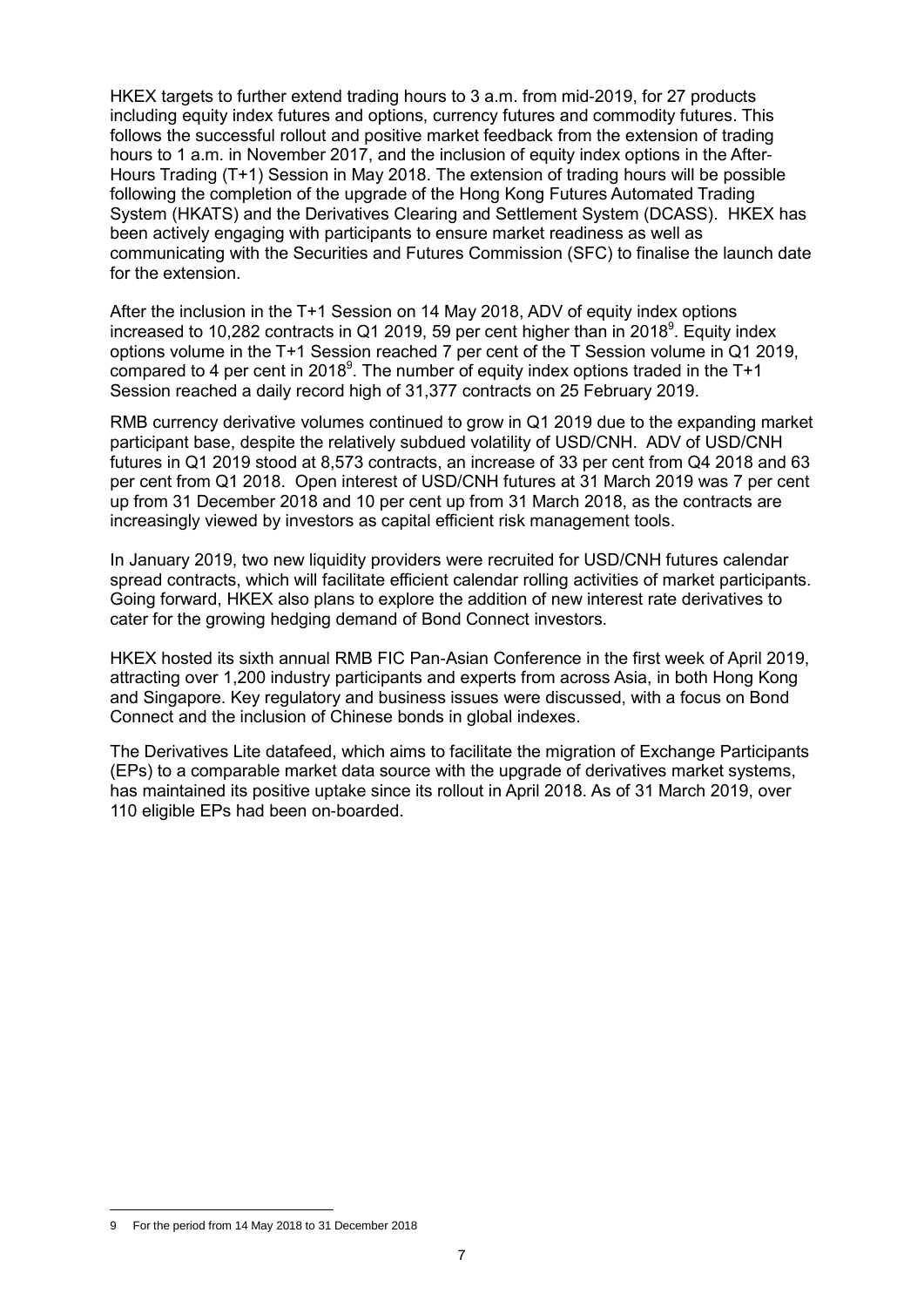## **Commodities Segment**

#### **Analysis of Results**

Chargeable ADV of metals contracts traded was 3 per cent lower compared with Q1 2018, resulting in a drop in LME trading fees of \$6 million (2 per cent).

Operating expenses dropped by 6 per cent primarily due to lower premises expenses (\$9 million) as a result of adopting the new accounting standard for leases<sup>5</sup>, and lower costs at Qianhai Mercantile Exchange (QME).

#### **Business Update**

On 11 March 2019, the LME expanded its product offering with seven new cash-settled contracts referencing licensed prices across three product suites: aluminium, ferrous and minor metals. In addition, the aluminium suite was complemented with two regional premium contracts and an alumina contract. For minor metals, a new cash-settled cobalt contract has been introduced to complement the existing physical contract, and a cashsettled molybdenum contract replaces the physical contract. A six-month suspension of listing fee for cobalt brands was also introduced on 26 March 2019.

In Q1 2019, the LME launched a new tradeat-settlement (TAS) functionality for threemonth nickel contracts. The electronic closing price trial began on 18 March 2019 and will be open for three months. Market response to the trial will be monitored closely. The LME is also engaging with the market to enhance its options price calculation and data dissemination capabilities in 2019.

Following a recent market consultation, a new Registered Intermediating Broker (RIB) membership category has been introduced in Q1 2019. RIBs arrange trades between market counterparties and bring these on exchange for registration and clearing. This type of broker can significantly boost liquidity development in smaller or newer markets.



Futures contracts

| <b>Key Market Indicators</b>                                       |                |        |  |  |
|--------------------------------------------------------------------|----------------|--------|--|--|
|                                                                    | Q <sub>1</sub> |        |  |  |
|                                                                    | 2019           | 2018   |  |  |
| ADV of metals contracts traded on                                  |                |        |  |  |
| the LME ('000 lots)                                                |                |        |  |  |
| Aluminium                                                          | 289            | 260    |  |  |
| Copper                                                             | 154            | 160    |  |  |
| Zinc.                                                              | 124            | 144    |  |  |
| <b>Nickel</b>                                                      | 88             | 97     |  |  |
| Lead                                                               | 46             | 54     |  |  |
| Ferrous                                                            | $\mathbf{2}$   | 2      |  |  |
| Precious                                                           | $\mathbf{2}$   | 4      |  |  |
| <b>Others</b>                                                      | 7              | 6      |  |  |
| Total                                                              | 712            | 727    |  |  |
| Less: Admin Trades <sup>1</sup> and other<br>non-chargeable trades | (101)          | (99)   |  |  |
| Total chargeable ADV                                               | 611            | 628    |  |  |
| Number of trading days                                             | 63             | 63     |  |  |
|                                                                    | At             | At     |  |  |
|                                                                    | 31 Mar         | 31 Mar |  |  |
|                                                                    | 2019           | 2018   |  |  |
| Total futures Market Open Interest                                 |                |        |  |  |
| ('000 lots)                                                        | 2,091          | 2,160  |  |  |
| 1 Administrative trades (Admin Trades) were introduced to meet     |                |        |  |  |

requirements resulting from Markets in Financial Instruments Directive (MiFID) II but do not generate any fees.

On 29 March 2019, the LME published a discussion paper requesting market feedback on proposals for warehousing reform.

In Hong Kong, research and market consultations are in progress for the enhancement of the existing London Metal Mini Futures and Iron Ore Futures and for the potential launch of other metals derivatives products and metals indexes.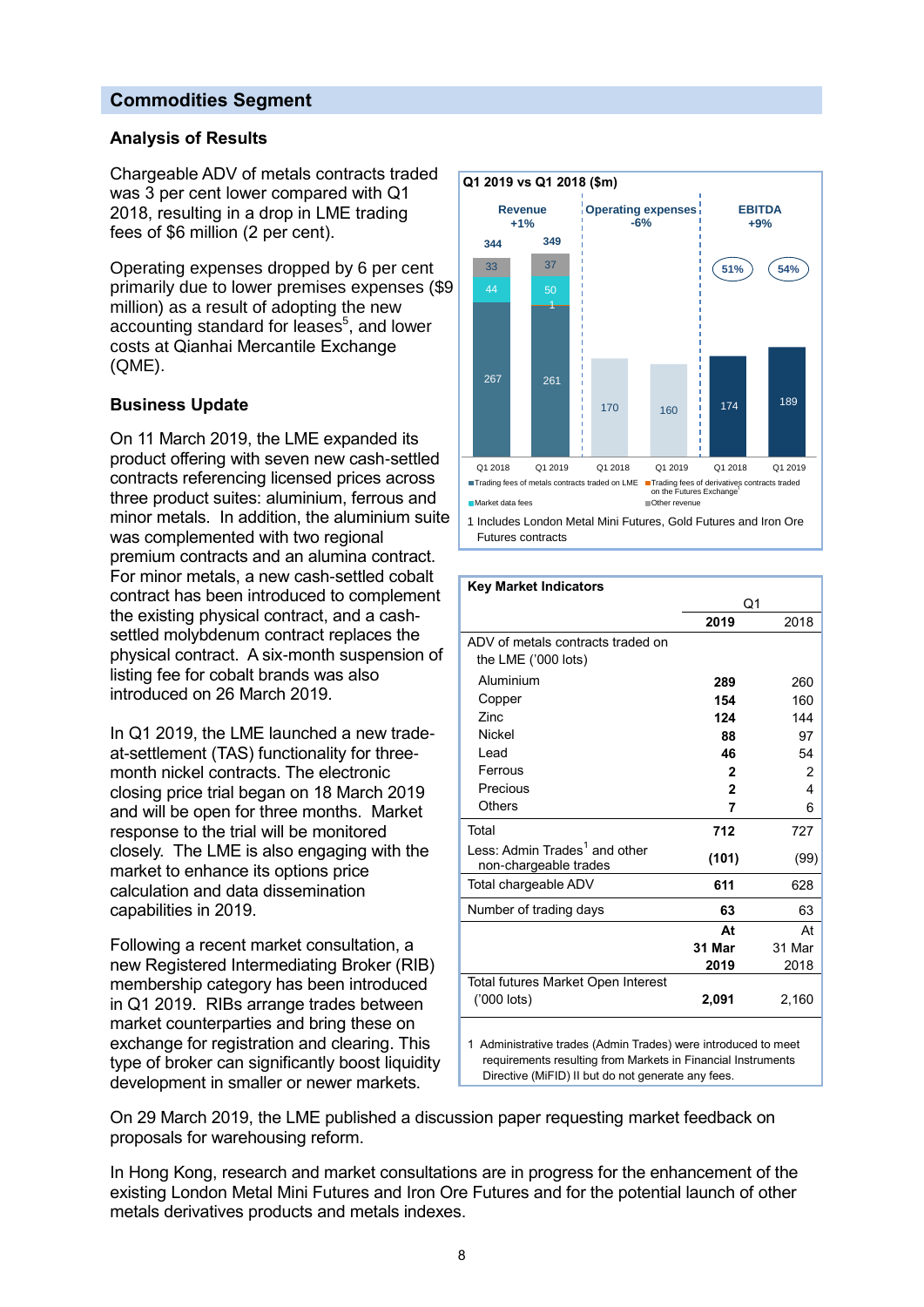In Shenzhen, QME's alumina trading volumes have achieved stable growth since the launch of the trading platform, and the price of alumina traded has attracted increasing recognition from key industry players. As one of the key initiatives supported by the PRC Central Government under the "Outline Development Plan for the Guangdong-Hong Kong-Macao Greater Bay Area", QME will continue to grow its client and participant network, and expand its service offerings and product portfolio to better serve the physical market needs.

## **Post-Trade Segment**

## **Analysis of Results**

Clearing and settlement fees for the Cash Market and for Settlement Instructions (SIs) decreased by 11 per cent and 13 per cent respectively, primarily driven by lower number of transactions.

Net investment income increased by 27 per cent mainly due to higher interest income from rising interest rates, partly offset by lower average Margin Fund size of HKCC and SEOCH due to lower margin requirements per contract reflecting reduced volatility.

Operating expenses rose by 7 per cent due to additional headcount for strategic projects and annual payroll adjustments, partly offset by lower premises expenses (\$13 million) as a result of adopting the new accounting standard for leases $^5$ .

## **Business Update**

Stock Connect clearing facilities have seen significant usage growth, with a 9 per cent increase in the number of Special Segregated Accounts (7,681 accounts as at 31 March 2019 as compared with 7,062 as at 31 December 2018) and 82 per cent increase in the ADV of Northbound SIs in Q1 2019 as compared with Q1 2018. In addition, Northbound portfolio value of A shares reached a record high of RMB1,033 billion in March 2019.



In Q1 2019, the volume cleared by OTC Clear reached record quarterly high, with a total of US\$51 billion of notional amount cleared, up 130 per cent as compared with Q1 2018. More HKD interest rate swaps (IRS) were cleared in Q1 2019 with a total of US\$26 billion of notional amount cleared, up 363 per cent compared with Q1 2018. Meanwhile, with robust activities within the dim sum bond market, there was a good flow of USD/CNH cross currency swaps with a total of US\$8 billion of notional amount cleared, up 7 per cent as compared with Q1 2018. As a result of the record high volume, OTC Clear has turned profitable in Q1 2019.

A joint market consultation paper with the SFC and Federation of Share Registrars Limited (FSR) on the proposed operating model for an uncertificated securities market in Hong Kong was issued in January 2019 with consultation ended on 27 April 2019. The proposed model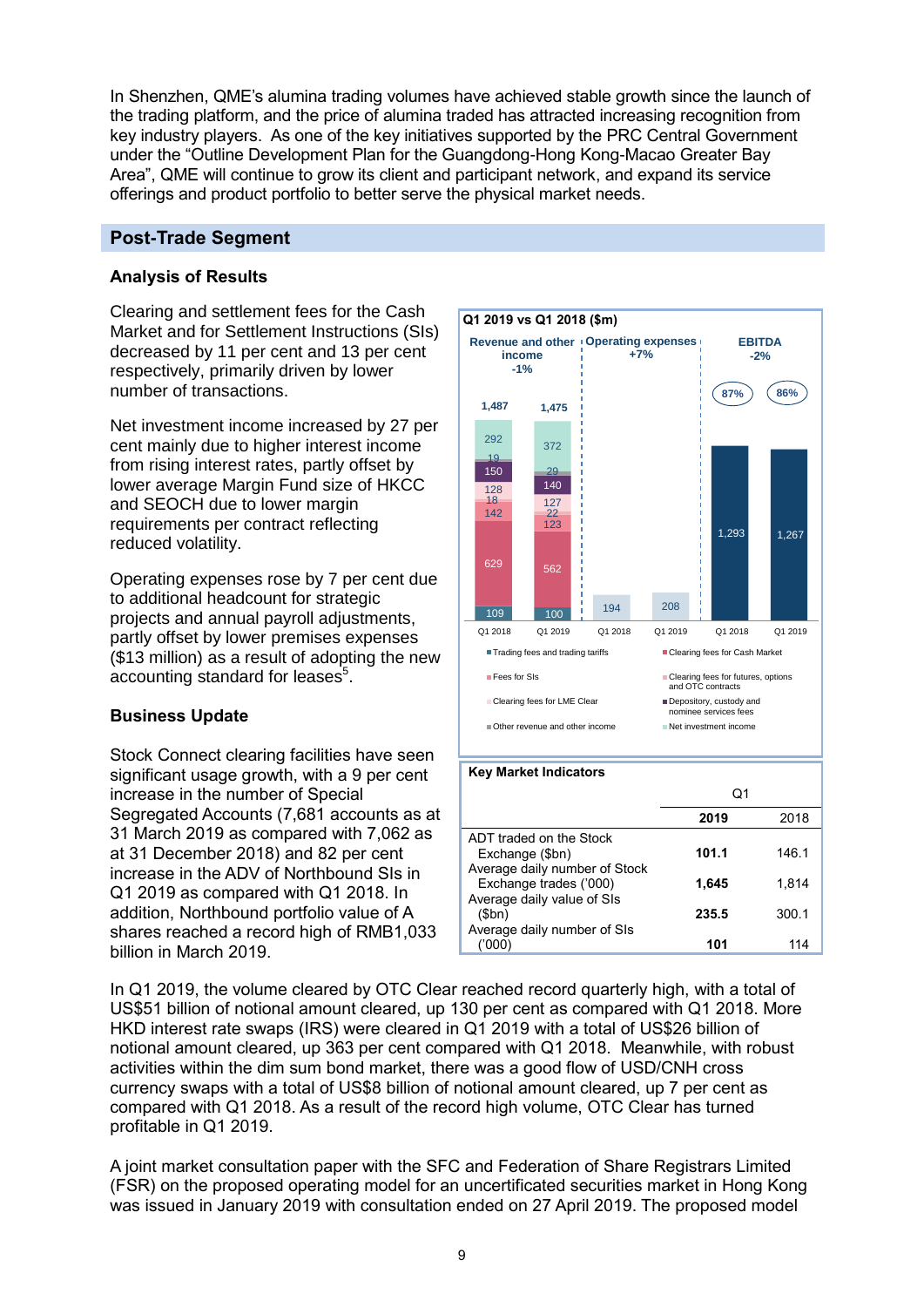strikes a balance between preserving existing settlement efficiency and providing options for investors to hold securities in uncertificated form. Consultation conclusion will be issued in Q3 2019. HKEX is working with the SFC and FSR to solicit feedback from various industrial bodies on the consultation.

Following the success of the Northbound Stock Connect Distributed Ledger Technology (DLT) prototype in 2018, a series of bilateral meetings with major global institutional investors, securities firms, global custodians, Clearing Participants (CPs) and local custodians, were held in Q1 2019 to develop a roadmap from prototype to production and explore options to provide ease of integration for market participants.

HKEX announced the successful conclusion of the 2018 Annual Attestation and Inspection Programme, which aimed to enhance the surveillance and monitoring of participants' compliance with the relevant exchange and clearing house rules and regulations. In 2019, HKEX will continue the Annual Attestation and Inspection Programme, with focus on three areas: (1) position limits and large open position reporting; (2) risk management; and (3) China Connect rules. Briefing sessions to introduce this year's Programme were conducted in March and April 2019.

In March 2019, LME Clear amended its rules to allow clients and UK affiliates of Members to use Warrants as Collateral. Work on changing LME Clear's existing SPAN margin methodology to a Value at Risk model continues as LME Clear looks to bring a more efficient and accurate margin calculation methodology to the market.

## **Technology Segment**

## **Analysis of Results**

Network fee income rose by 20 per cent due to increased usage of Orion Central Gateway by new EPs, additional fees arising from the newly introduced throttle monthly usage fees, and increased China Connect Central Gateway (CCCG) fees as more China Connect EPs (CCEPs) migrated from Open Gateway to CCCG.

Hosting services fees increased by 13 per cent due to organic growth from both new customer subscriptions and increased usage by existing customers.

Operating expenses increased due to higher IT costs directly consumed by participants, and costs of the Innovation Lab (which were previously included in Corporate Items).



## **Business Update**

During Q1 2019, all major trading, clearing, settlement, and market data dissemination systems for the Cash, Derivatives and Commodities Markets continued to perform robustly.

Development of the Orion Trading Platform – China Stock Connect (OTP-CSC) was completed in Q4 2018. Market readiness activities are underway. The OTP-CSC is tentatively scheduled for rollout by Q3 2019 to replace the existing legacy proprietary platform to support Northbound Trading of Stock Connect.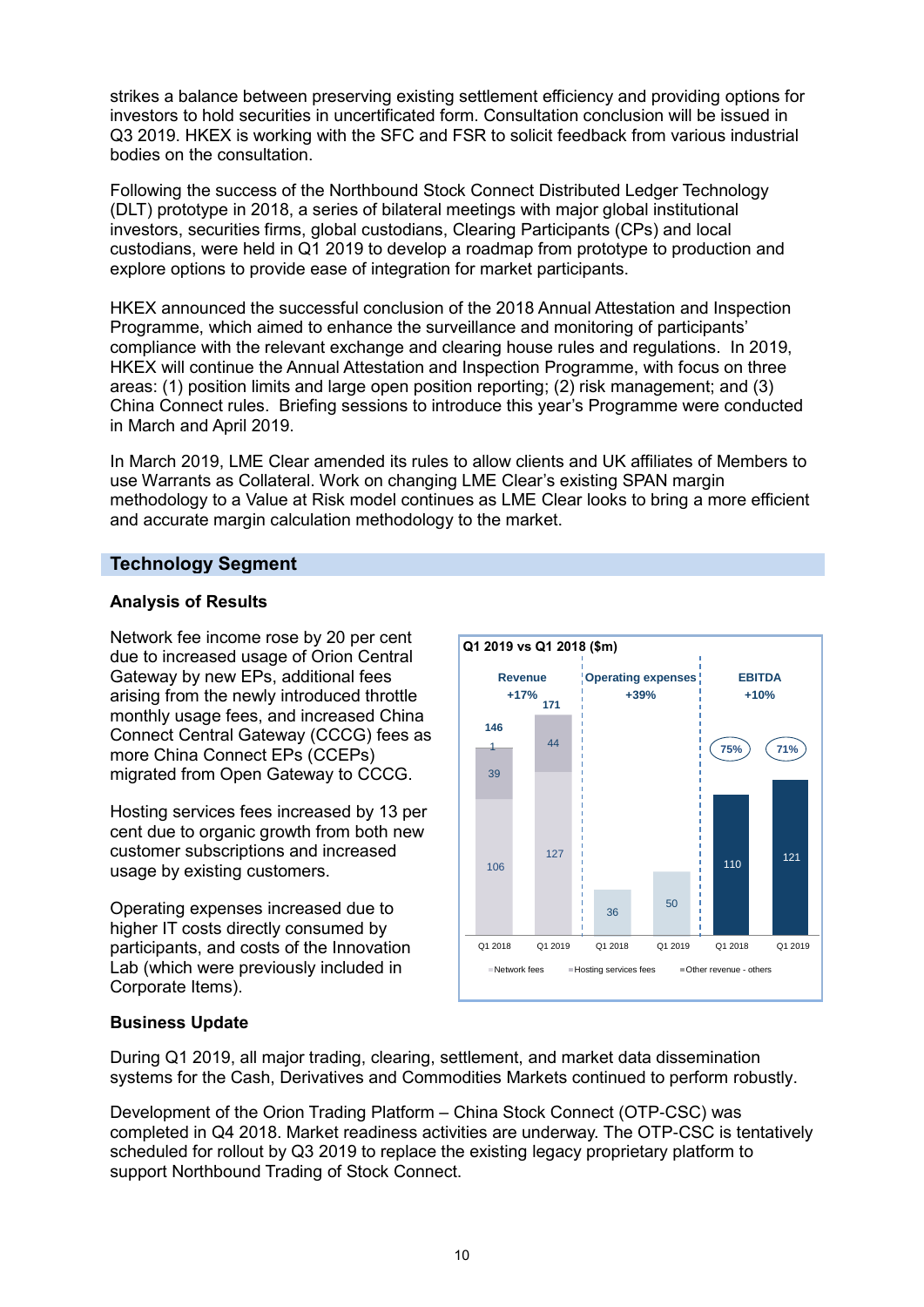Subject to regulatory approval, the upgrade of the derivatives platforms, HKATS and DCASS, are scheduled for rollout in Q2 2019 following the successful completion of the market rehearsal in March 2019. The upgrade will enhance the stability and reliability of the Derivatives Market infrastructure, enable the swift adaptation to future market developments, and reduce the hardware footprint required at participants' premises.

The first phase of the Next Generation Post-Trade Programme, Client Connect is now set to be rolled out in Q2 2019 after thorough internal testing to ensure overall system stability. Client Connect is a single platform to unify all client access to HKEX services to improve customer experience. The majority of the current paper-based services will be digitised to enhance operational efficiency on Client Connect, and the platform will integrate with other Next Generation Post-Trade applications.

On 20 February 2019, HKEX signed a letter of intent to acquire a 51 per cent equity interest in Shenzhen Ronghui Tongjin Technology Co Ltd (Ronghui Tongjin), a Shenzhen-based financial markets technology firm that specialises in financial exchanges, regulation technologies and data applications. The proposed acquisition will support HKEX's strategy to further build its financial markets technological capabilities, at a time of rapid change in the global exchange landscape.

HKEX's Innovation Lab successfully deployed several projects into the production phase in Q1 2019, including robotic process automation and a credit risk knowledge graphics. With "Technology Empowered" being one of the three focus areas of the Group's Strategic Plan 2019-2021, the Innovation Lab will continue to explore, accelerate and deploy new technologies in our businesses, leveraging both in-house development capabilities and external partnerships.

## **Corporate Items**

"Corporate Items" is not a business segment but comprises central income (including net investment income of Corporate Funds), the cost of central support functions that provide services to all operating segments and other costs not directly related to any operating segments.

#### **Analysis of Results**

Net investment income of the Corporate Funds rose by \$423 million compared with Q1 2018, principally due to higher fair value gains on collective investment schemes held under the external portfolio, and higher interest income earned on cash and bank deposits from the increased fund size and higher deposit rates.

| Q1 2019 vs Q1 2018        | Q1   |      |  |
|---------------------------|------|------|--|
|                           | 2019 | 2018 |  |
|                           | \$m  | \$m  |  |
| Revenue and other income  |      |      |  |
| Net investment income     | 510  | 87   |  |
| <b>Others</b>             | 6    | 13   |  |
| Total                     | 516  | 100  |  |
|                           |      |      |  |
| <b>Operating expenses</b> | 252  | 263  |  |
|                           |      |      |  |

Operating expenses decreased by 4 per cent against Q1 2018 due to lower premises expenses (\$27 million) as a result of adopting the new accounting standard for leases<sup>5</sup>, partly offset by higher maintenance expenses for new IT systems and upgraded networks, and increased staff costs from annual payroll adjustments.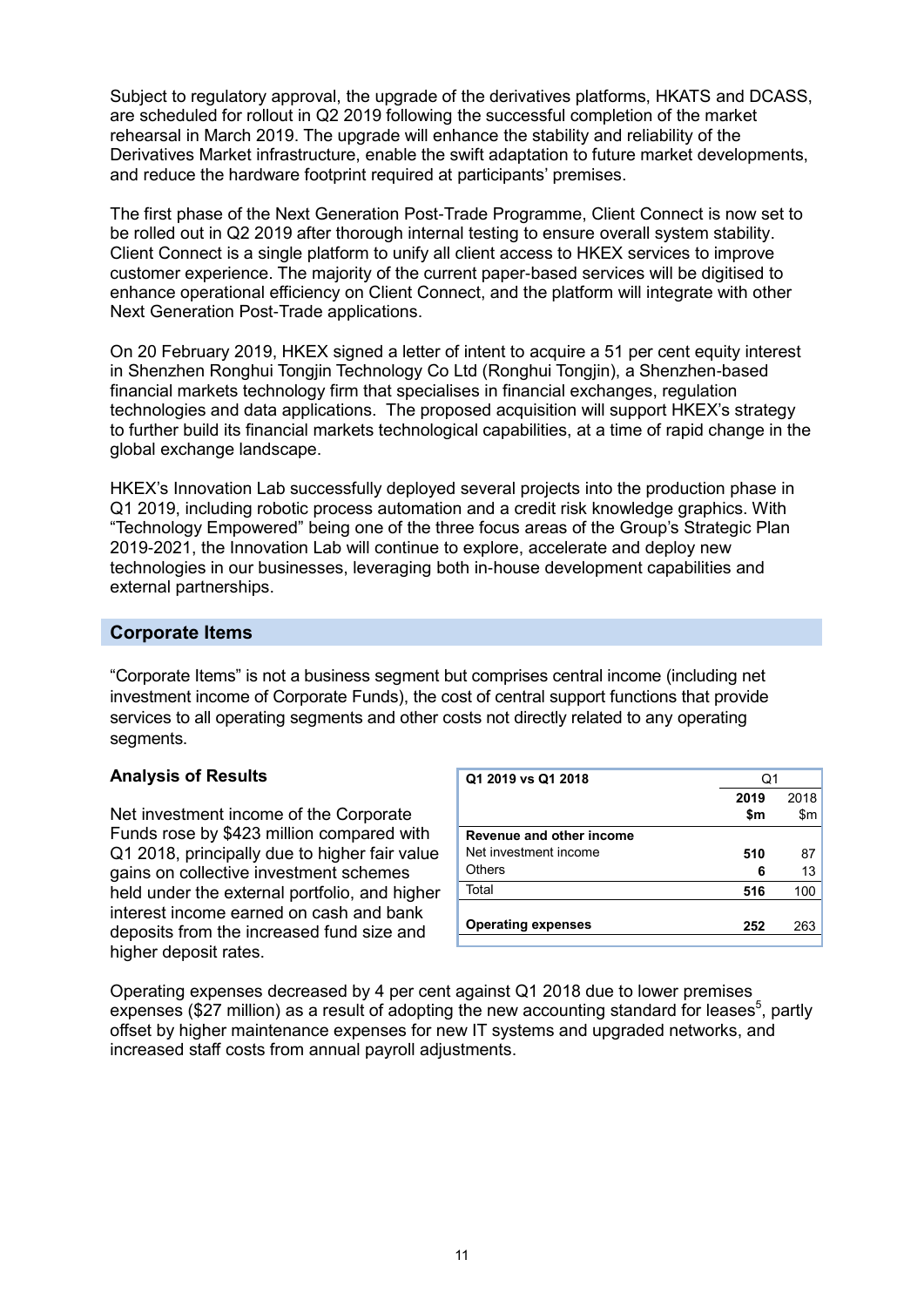## **FINANCIAL REVIEW**

### **Financial Assets and Financial Liabilities of Margin Funds and Clearing House Funds**

Margin Fund deposits of \$140.5 billion at 31 March 2019 were \$16.8 billion higher than at 31 December 2018 due to the increase in Mainland security and settlement deposits from HKSCC CPs attributable to the increase in Northbound Stock Connect Trading, and increased contributions required from HKCC CPs in response to higher margin requirements per contract. Clearing House Fund contributions decreased from \$14.8 billion at 31 December 2018 to \$10.9 billion at 31 March 2019 due to lower contributions required from members of LME Clear in response to changes in risk exposures. Funds received were invested in cash and cash equivalents and financial assets.

## **Borrowings**

In Q1 2019, the Group fully repaid the fixed rate notes due in January 2019 of US\$95 million.

#### **Capital Expenditure and Commitments**

During Q1 2019, the Group incurred capital expenditure of \$145 million (Q1 2018: \$153 million) related to the development and upgrade of various trading and clearing systems. The Group's capital expenditure commitments at 31 March 2019, including those authorised by the Board but not yet contracted for, amounted to \$1,199 million (31 December 2018: \$935 million).

#### **Contingent Liabilities**

At 31 March 2019, there were no significant changes in the Group's contingent liabilities compared with 31 December 2018.

#### **Pledges on Assets**

Securities, gold bullion and warrants were held by LME Clear as non-cash collateral for margins posted by its CPs and collateral in respect of its interest in overnight triparty reverse repurchase agreements, which together amounted to \$70,564 million at 31 March 2019 (31 December 2018: \$71,561 million). This non-cash collateral, which was not recorded on the consolidated statement of financial position of the Group, together with certain financial assets amounting to \$4,396 million at 31 March 2019 (31 December 2018: \$3,288 million) have been repledged to LME Clear's investment agent and custodian banks under first floating charge and security arrangements for the settlement and depository services they provide in respect of the collateral and investments held. The first floating charge could convert to a fixed charge in the event of contract termination, or default or insolvency of LME Clear.

#### **Changes since 31 December 2018**

There were no other significant changes in the Group's financial position or from the information disclosed under Management Discussion and Analysis in the annual report of HKEX for the year ended 31 December 2018.

It is the Group's practice to declare a dividend only at the half-year and year-end and no dividend will be proposed for Q1 2019 (Q1 2018: \$Nil).

#### **Review of Financial Statements**

The Audit Committee has reviewed the Group's Unaudited Condensed Consolidated Financial Statements for Q1 2019.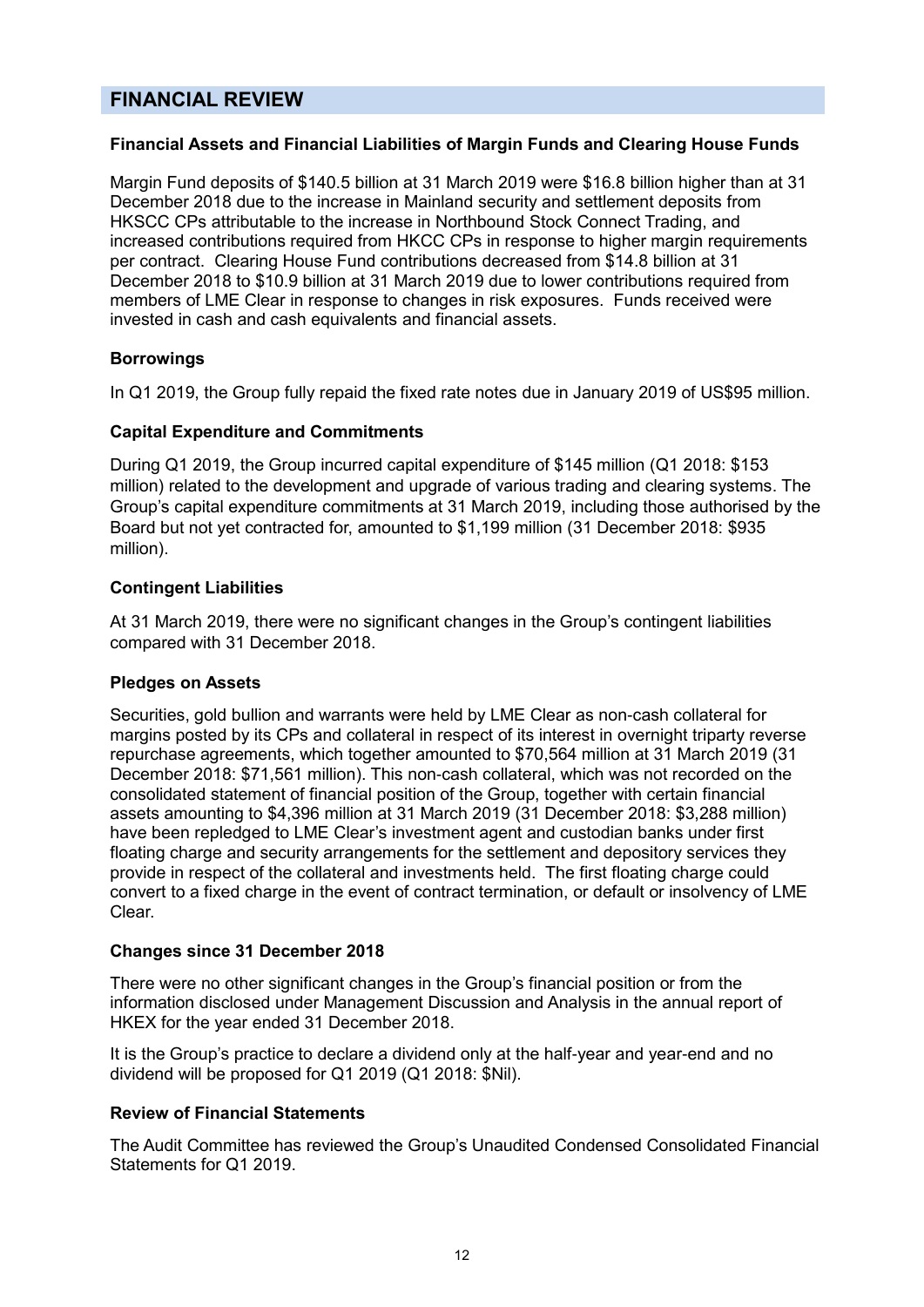# **CONDENSED CONSOLIDATED INCOME STATEMENT (UNAUDITED)**

|                                                | Three months<br>ended<br>31 Mar 2019<br>\$m | Three months<br>ended<br>31 Mar 2018<br>\$m |
|------------------------------------------------|---------------------------------------------|---------------------------------------------|
| Trading fees and trading tariffs               | 1,491                                       | 1,794                                       |
| Stock Exchange listing fees                    | 453                                         | 460                                         |
| Clearing and settlement fees                   | 834                                         | 917                                         |
| Depository, custody and nominee services fees  | 140                                         | 150                                         |
| Market data fees                               | 229                                         | 219                                         |
| Other revenue                                  | 259                                         | 220                                         |
| <b>REVENUE</b>                                 | 3,406                                       | 3,760                                       |
| Investment income and sundry income            | 882                                         | 390                                         |
| <b>REVENUE AND OTHER INCOME</b>                | 4,288                                       | 4,150                                       |
| <b>OPERATING EXPENSES</b>                      |                                             |                                             |
| Staff costs and related expenses               | (669)                                       | (599)                                       |
| IT and computer maintenance expenses           | (143)                                       | (120)                                       |
| Premises expenses                              | (31)                                        | (100)                                       |
| Product marketing and promotion expenses       | (11)                                        | (8)                                         |
| Legal and professional fees                    | (12)                                        | (13)                                        |
| Other operating expenses                       | (104)                                       | (95)                                        |
|                                                | (970)                                       | (935)                                       |
| <b>EBITDA</b>                                  | 3,318                                       | 3,215                                       |
| Depreciation and amortisation                  | (248)                                       | (180)                                       |
| <b>OPERATING PROFIT</b>                        | 3,070                                       | 3,035                                       |
| Finance costs                                  | (44)                                        | (27)                                        |
| Share of profits less losses of joint ventures | 3                                           | $\overline{c}$                              |
| <b>PROFIT BEFORE TAXATION</b>                  | 3,029                                       | 3,010                                       |
| <b>TAXATION</b>                                | (422)                                       | (456)                                       |
| PROFIT FOR THE PERIOD                          | 2,607                                       | 2,554                                       |
| PROFIT/(LOSS) ATTRIBUTABLE TO:                 |                                             |                                             |
| - Shareholders of HKEX                         | 2,608                                       | 2,562                                       |
| - Non-controlling interests                    | (1)                                         | (8)                                         |
| PROFIT FOR THE PERIOD                          | 2,607                                       | 2,554                                       |
| Basic earnings per share                       | \$2.09                                      | \$2.07                                      |
| Diluted earnings per share                     | \$2.09                                      | \$2.07                                      |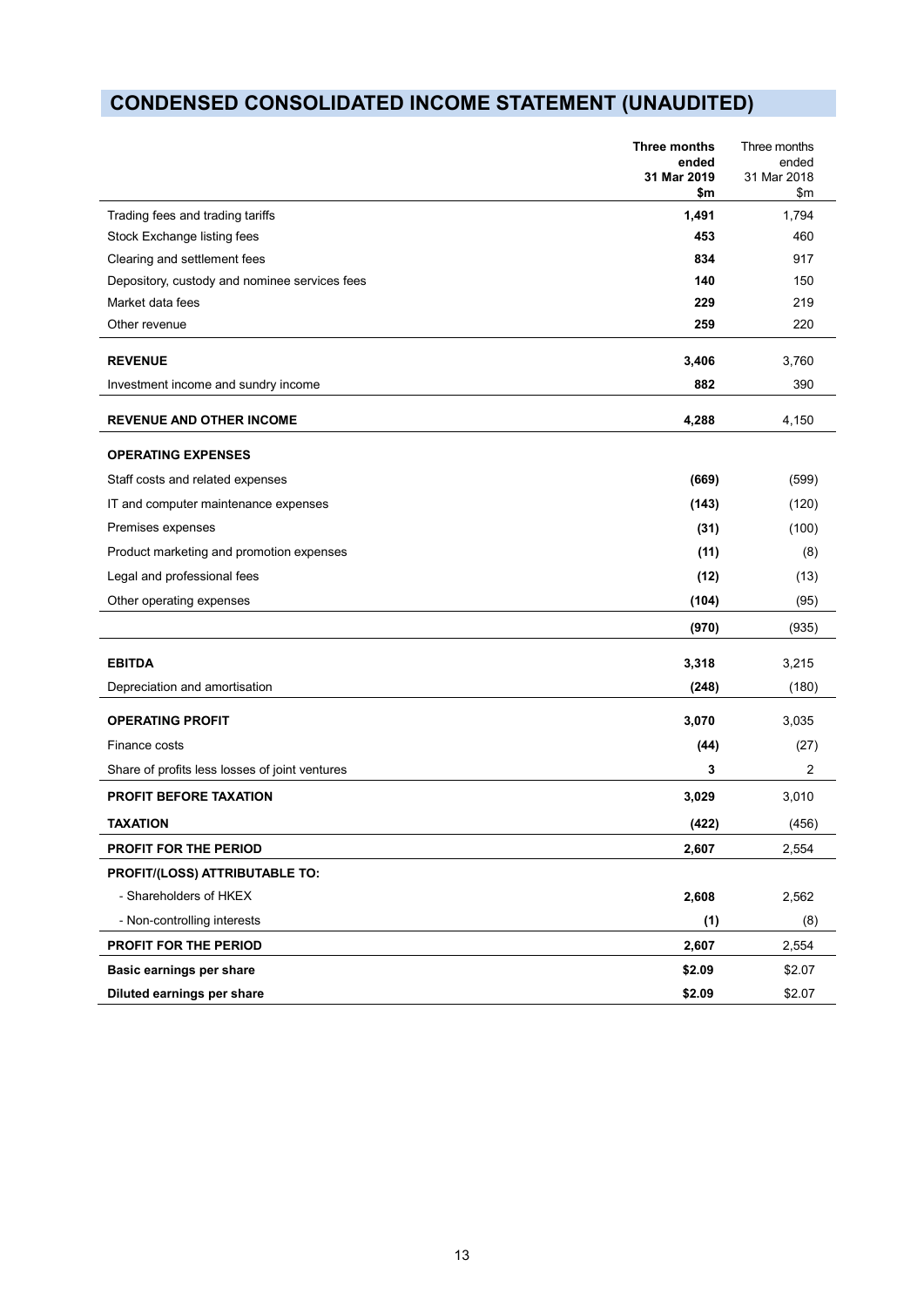## **CONDENSED CONSOLIDATED STATEMENT OF COMPREHENSIVE INCOME (UNAUDITED)**

|                                                                | <b>Three months</b><br>ended<br>31 Mar 2019<br>\$m | Three months<br>ended<br>31 Mar 2018<br>$\mathsf{S}$ m |
|----------------------------------------------------------------|----------------------------------------------------|--------------------------------------------------------|
| <b>PROFIT FOR THE PERIOD</b>                                   | 2,607                                              | 2,554                                                  |
| <b>OTHER COMPREHENSIVE INCOME</b>                              |                                                    |                                                        |
| Items that may be reclassified subsequently to profit or loss: |                                                    |                                                        |
| Currency translation differences of foreign subsidiaries       | 54                                                 | 81                                                     |
| Cash flow hedges                                               |                                                    | 2                                                      |
| Changes in fair value of financial assets measured at fair     |                                                    |                                                        |
| value through other comprehensive income                       | 6                                                  | (2)                                                    |
| <b>OTHER COMPREHENSIVE INCOME</b>                              | 60                                                 | 81                                                     |
| <b>TOTAL COMPREHENSIVE INCOME</b>                              | 2,667                                              | 2,635                                                  |
| TOTAL COMPREHENSIVE INCOME ATTRIBUTABLE TO:                    |                                                    |                                                        |
| - Shareholders of HKEX                                         | 2,668                                              | 2,641                                                  |
| - Non-controlling interests                                    | (1)                                                | (6)                                                    |
| <b>TOTAL COMPREHENSIVE INCOME</b>                              | 2,667                                              | 2,635                                                  |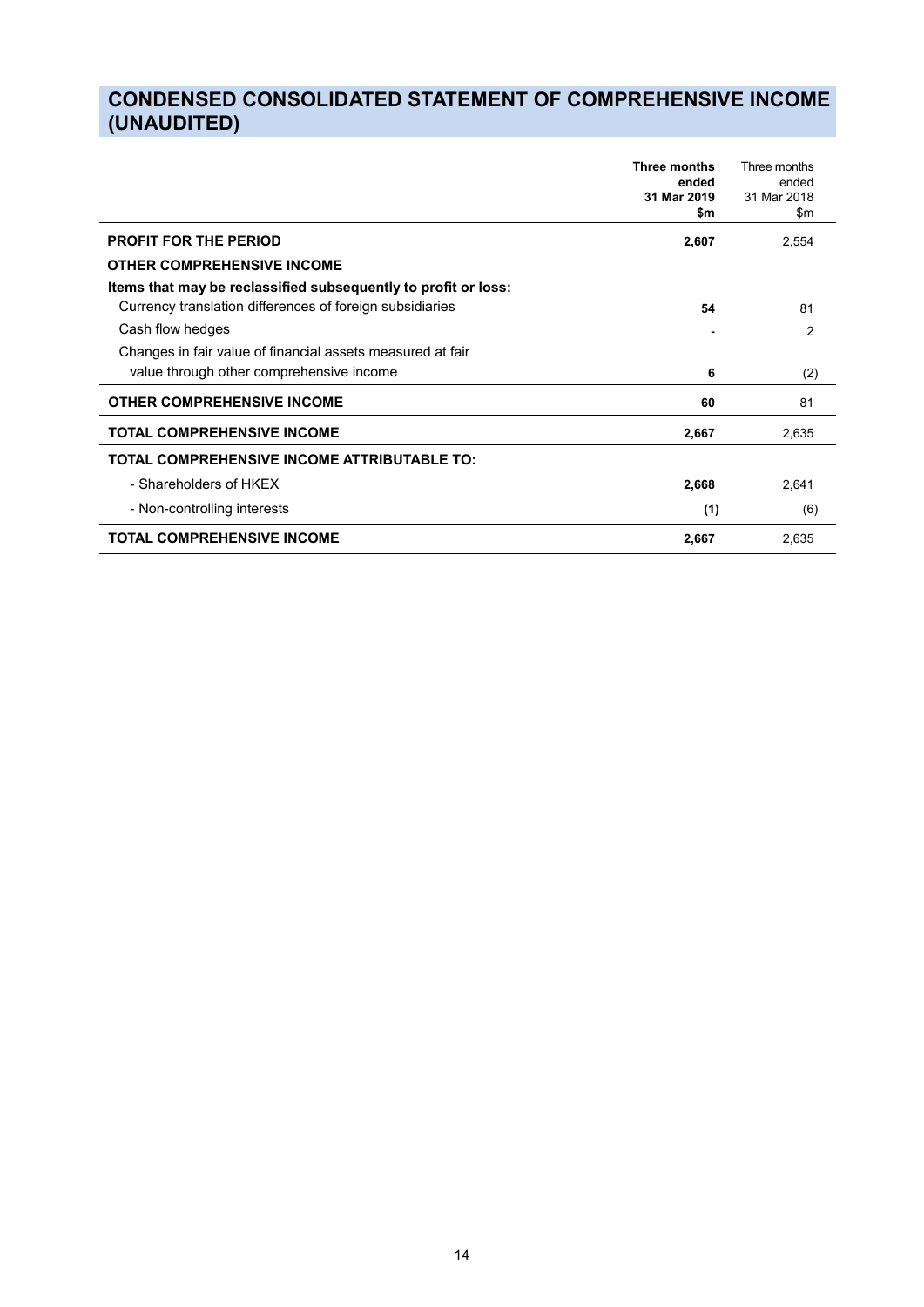## **CONDENSED CONSOLIDATED STATEMENT OF FINANCIAL POSITION (UNAUDITED)**

|                                                                                    | At 31 Mar 2019                       |                  |                          |                          | At 31 Dec 2018      |         |
|------------------------------------------------------------------------------------|--------------------------------------|------------------|--------------------------|--------------------------|---------------------|---------|
|                                                                                    | <b>Current</b><br><b>Non-current</b> |                  | Total                    |                          | Current Non-current | Total   |
|                                                                                    | \$m                                  | \$m              | \$m                      | \$m                      | \$m                 | \$m     |
| <b>ASSETS</b>                                                                      |                                      |                  |                          |                          |                     |         |
| Cash and cash equivalents                                                          | 143,768                              | $\sim$           | 143,768                  | 121,196                  | $\sim$ $-$          | 121,196 |
| Financial assets measured at fair value<br>through profit or loss                  | 50,208                               | 50               | 50,258                   | 61,004                   | $\sim$ $-$          | 61,004  |
| Financial assets measured at fair value<br>through other comprehensive income      | 4,472                                | $\sim$           | 4,472                    | 3,755                    | $\sim$              | 3,755   |
| Financial assets measured at amortised cost                                        | 30,353                               | 398              | 30,751                   | 31,487                   | 398                 | 31,885  |
| Accounts receivable, prepayments and deposits                                      | 14,656                               | 21               | 14,677                   | 18,341                   | 21                  | 18,362  |
| Interests in joint ventures                                                        | $\overline{\phantom{a}}$             | 66               | 66                       | $\overline{\phantom{0}}$ | 63                  | 63      |
| Goodwill and other intangible assets                                               | $\sim$                               | 18,078           | 18,078                   | $\sim$                   | 18,019              | 18,019  |
| Fixed assets                                                                       | $\sim$                               | 1,537            | 1,537                    | $\sim$                   | 1,625               | 1,625   |
| Right-of-use assets                                                                | $\sim$                               | 2,394            | 2,394                    | $\sim$                   | $\sim$              | $\sim$  |
| Lease premium for land                                                             | $\sim$                               | 20               | 20                       | $\sim$                   | 20                  | 20      |
| Deferred tax assets                                                                | . .                                  | 16               | 16                       | $\sim$                   | 19                  | 19      |
| <b>Total assets</b>                                                                | 243,457                              | 22,580           | 266,037                  | 235,783                  | 20,165              | 255,948 |
| <b>LIABILITIES AND EQUITY</b>                                                      |                                      |                  |                          |                          |                     |         |
| <b>Liabilities</b>                                                                 |                                      |                  |                          |                          |                     |         |
| Financial liabilities at fair value through                                        |                                      |                  |                          |                          |                     |         |
| profit or loss                                                                     | 41,754                               | $\sim$           | 41,754                   | 53,915                   | $\sim$              | 53,915  |
| Margin deposits, Mainland security and<br>settlement deposits, and cash collateral |                                      |                  |                          |                          |                     |         |
| from CPs                                                                           | 140,503                              | $\sim$           | 140,503                  | 123,728                  | $\sim$              | 123,728 |
| Accounts payable, accruals and other liabilities                                   | 23,307                               | $\sim$ 100 $\pm$ | 23,307                   | 18,316                   | 53                  | 18,369  |
| Dividend payable                                                                   | 3,830                                | $\sim$           | 3,830                    | $\sim$ $-$               | $\sim$ $-$          | $\sim$  |
| Deferred revenue                                                                   | 849                                  | 408              | 1,257                    | 1,000                    | 418                 | 1,418   |
| Taxation payable                                                                   | 831                                  | $\sim$           | 831                      | 678                      | $\sim$ $-$          | 678     |
| Other financial liabilities                                                        | 59                                   |                  | 59                       | 59                       | $\sim$              | 59      |
| CPs' contributions to Clearing House Funds                                         | 10,913                               | $\sim$           | 10,913                   | 14,787                   | $\sim$ $-$          | 14,787  |
| Lease liabilities                                                                  | 232                                  | 2,223            | 2,455                    | $\sim$                   | $\sim$              |         |
| Borrowings                                                                         | 252                                  | 162              | 414                      | 1,005                    | 161                 | 1,166   |
| Provisions                                                                         | 96                                   | 90               | 186                      | 93                       | 89                  | 182     |
| Deferred tax liabilities                                                           |                                      | 739              | 739                      |                          | 743                 | 743     |
| <b>Total liabilities</b>                                                           | 222,626                              |                  | 3,622 226,248            | 213,581                  | 1,464               | 215,045 |
| <b>Equity</b>                                                                      |                                      |                  |                          |                          |                     |         |
| Share capital                                                                      |                                      |                  | 27,752                   |                          |                     | 27,750  |
| Shares held for Share Award Scheme                                                 |                                      |                  | (671)                    |                          |                     | (682)   |
| Employee share-based compensation reserve                                          |                                      |                  | 263                      |                          |                     | 218     |
| Hedging and revaluation reserves                                                   |                                      |                  | $\overline{\phantom{a}}$ |                          |                     | (6)     |
| Exchange reserve                                                                   |                                      |                  | (30)                     |                          |                     | (84)    |
| Designated reserves                                                                |                                      |                  | 533                      |                          |                     | 523     |
| Reserve relating to written put options to<br>non-controlling interests            |                                      |                  | (369)                    |                          |                     | (369)   |
| Retained earnings                                                                  |                                      |                  | 12,138                   |                          |                     | 13,379  |
| Equity attributable to shareholders of HKEX                                        |                                      |                  | 39,616                   |                          |                     | 40,729  |
| Non-controlling interests                                                          |                                      |                  | 173                      |                          |                     | 174     |
| <b>Total equity</b>                                                                |                                      |                  | 39,789                   |                          |                     | 40,903  |
| <b>Total liabilities and equity</b>                                                |                                      |                  | 266,037                  |                          |                     | 255,948 |
| Net current assets                                                                 |                                      |                  | 20,831                   |                          |                     | 22,202  |
|                                                                                    |                                      |                  |                          |                          |                     |         |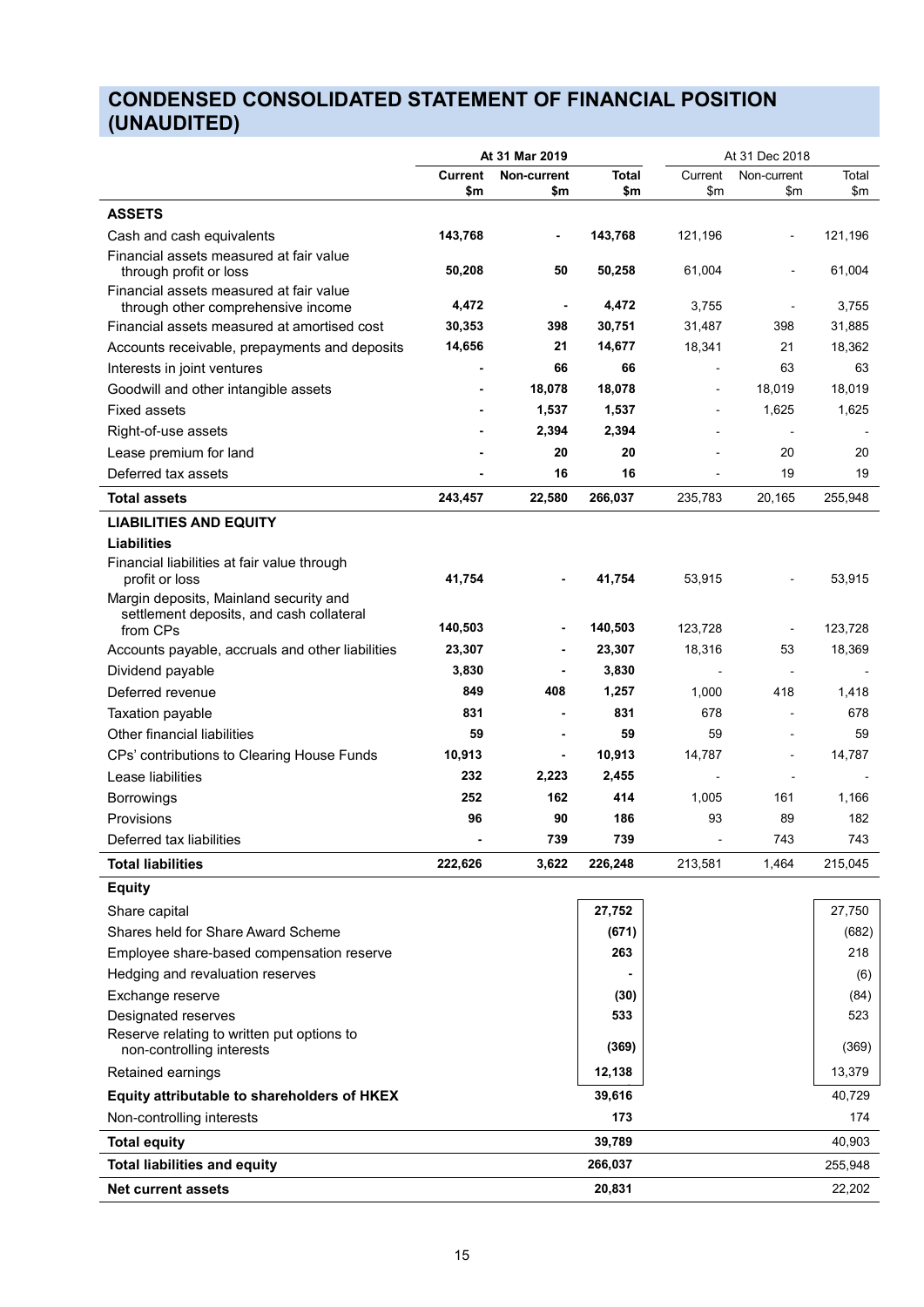## **NOTES TO THE CONDENSED CONSOLIDATED FINANCIAL STATEMENTS (UNAUDITED)**

### **1. Basis of Preparation and Accounting Policies**

Except as described below, the accounting policies and methods of computation used in the preparation of these unaudited condensed consolidated financial statements are consistent with those used in the annual consolidated financial statements for the year ended 31 December 2018.

### Adoption of new/revised Hong Kong Financial Reporting Standards (HKFRSs)

In 2019, the Group has adopted the following new standard and interpretation which are pertinent to the Group's operations and effective for accounting periods beginning on or after 1 January 2019:

| HKFRS 16                    | Leases                                 |
|-----------------------------|----------------------------------------|
| HK(IFRIC) Interpretation 23 | Uncertainty over Income Tax Treatments |

HKFRS 16 affects the accounting for the Group's operating leases.

Prior to the adoption of HKFRS 16, leases where substantially all the rewards and risks of ownership of assets remained with the lessor were accounted for as operating leases. Operating lease rentals were recognised under operating expenses in the condensed consolidated income statement on a straight-line basis over the lease term. Commitments under operating leases for future periods were not recognised as liabilities.

Upon adoption of HKFRS 16, the majority of operating leases (except for short-term leases with lease terms of less than 12 months) are recognised in the consolidated statement of financial position as lease liabilities and right-of-use assets. The lease liabilities are measured at the present value of the remaining lease payments and are subsequently measured at amortised cost. The right-of-use assets are measured at cost (which comprises the initial measurement of lease liabilities, initial direct costs, reinstatement costs, any payments made at or before the commencement date less any lease incentives received) and depreciated on a straight-line basis during the lease term. For short-term leases, lease rentals are recognised under operating expenses in the condensed consolidated income statement on a straight-line basis over the lease terms.

The Group has applied HKFRS 16 from 1 January 2019. As permitted by the simplified transitional provision of HKFRS 16, comparatives for 2018 were not restated. Upon adoption of HKFRS 16 on 1 January 2019, the Group recognised right-of-use assets of \$2,419 million and current and non-current lease liabilities amounting to \$235 million and \$2,277 million respectively, and de-recognised provision for lease incentives included under current and non-current liabilities of \$32 million and \$53 million respectively, with the net difference of \$8 million being recognised as a reduction in retained earnings. In addition, reinstatement costs of \$36 million, which were previously included under fixed assets, were reclassified to rightof-use assets. As a result, the Group's net current assets and its shareholders' equity decreased by \$203 million and \$8 million respectively.